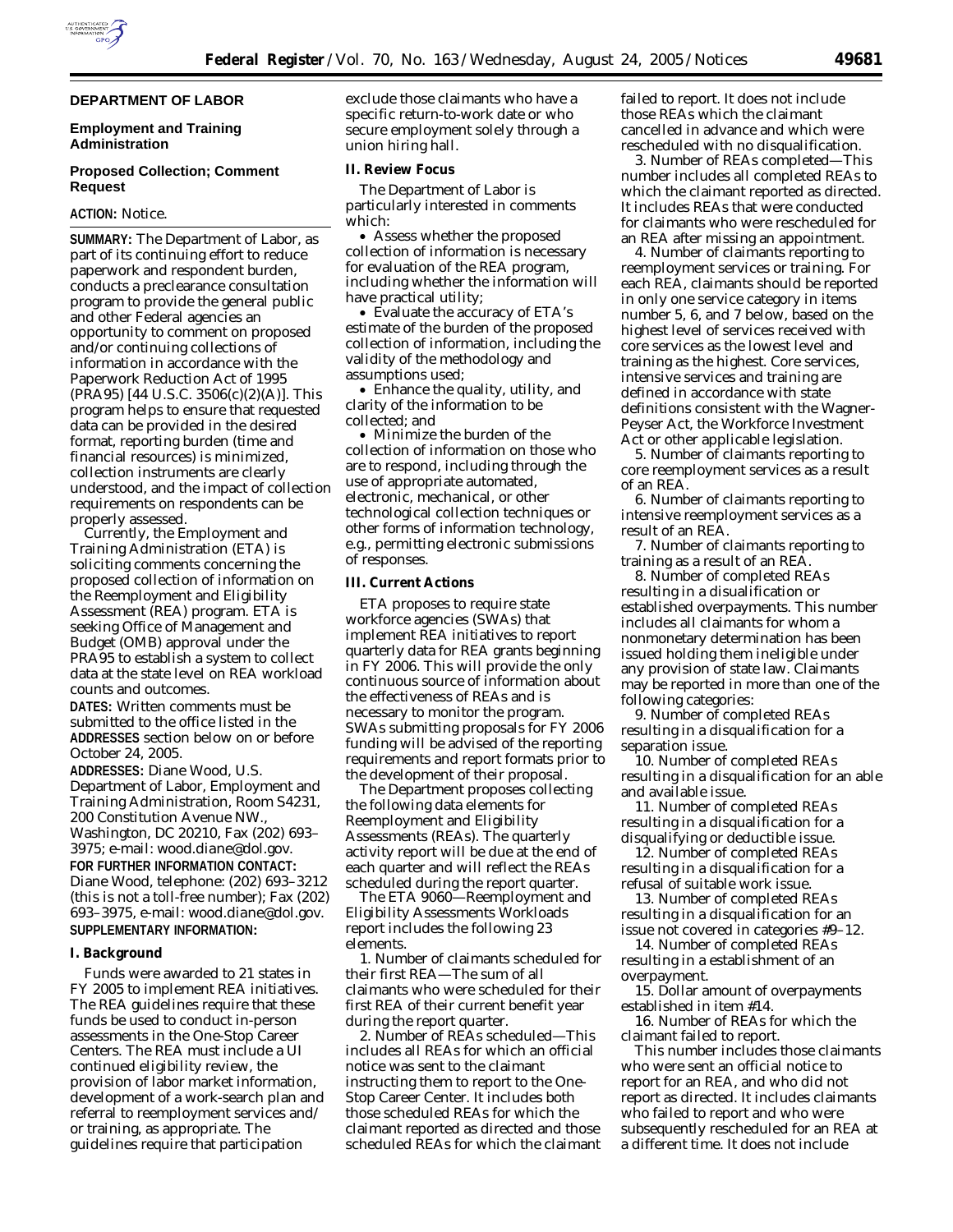REAs that were cancelled in advance by the claimant and for which no disqualification was issued.

17. Number of REAs for which the claimant failed to report (reported in #16) and which were rescheduled without disqualification.

18. Number of REAs for which the claimant failed to report (reported in #16) which resulted in the claimant being disqualified for failure to meet a reporting requirement.

19. Number of REAs for which the claimant failed to report (reported in #16) which resulted in the claimant being disqualified for an issue other than failure to meet a reporting requirement.

20. Number of overpayments established as a result of failure to report (reported in #16).

21. Dollar amount of overpayments established as a result of failure to report (reported in #20).

22. Number of REAs for which the claimant failed to report (reported in #16) which did not result in either a rescheduling or a disqualification because the claimant stopped claiming UI.

23. Number of claimants reported in #22 who were identified as having returned to work (if available).

The ETA 9061—Reemployment and Eligibility Assessments Outcomes report includes the following 16 elements. It will be submitted for the following two groups of claimants who filed a claim and established a UI benefit year in the report quarter. The outcome report would be due in the fifth quarter following the report quarter, after the benefit year has ended. As part of a state's submission for an REA grant, a description of how the state will select a comparison group, group 1 below, will be required and scored.

1. Claimants in a state-defined comparison group. This group should consist of the universe of claimants who were in the target group from which REA participants could have been selected for an REA but were not selected. The claimants in this group should have characteristics as similar as possible to the selected REA participant group. The following data elements will be collected:

a. Number of claimants who filed a claim and established a UI benefit year in the report quarter.

b. Total weeks compensated. This number is the total weeks of benefits paid for those claimants reports in item a. above during their respective benefit years. This number includes weeks of partial payments.

c. Total benefits paid. This number is the total dollar amount of benefits paid

to those claimants reported in item a. above during their respective benefit years. This number includes weeks of partial payments.

d. Number of disqualifications for claimants in the group. This may include multiple disqualifications for individuals.

e. The number of claimants exhausting benefits.

f. Number of claimants reemployed within the benefit year, based of the National or State Directories of New **Hires** 

g. For those reemployed, average time from date of initial claim to date of reemployment.

h. The amount of overpayments established.

2. Claimants who were scheduled for at least one REA during the benefit year.

a. Number of claimants who filed a claim and established a UI benefit year in the report quarter.

b. Total weeks compensated. This number is the total weeks of benefits paid for those claimants reported in item a. above during their respective benefit years. This number includes weeks of partial payments.

c. Total benefits paid. This number is the total dollar amount of benefits paid to those claimants reported in item a. above during their respective benefit years. This number includes weeks of partial payments.

d. Number of disqualifications for claimants in the group. This may include multiple disqualifications for individuals.

e. The number of claimants exhausting benefits.

f. Number of claimants reemployed within the benefit year, based on the National or State Directories of New **Hires** 

g. For those reemployed, average time from date of initial claim to date of reemployment.

h. The amount of overpayments established.

#### *Due Dates for REA Reports*

Reporting of the ETA 9060 will begin one year prior to the ETA 9061. States will electronically transmit the reports to ETA according to the following schedule. All workload counts are due on the 20th day of the second month following the end of the calendar quarter to coincide with other ETA reporting requirements. Outcomes reports are due on the same calendar quarter schedule in the following year.

# ETA 9060—REEMPLOYMENT AND ELIGIBILITY ASSESSMENT WORKLOAD

| Quarter in which the<br>REA is scheduled | Report due to ETA by |
|------------------------------------------|----------------------|
| 1st quarter (January<br>to March).       | May 20.              |
| 2nd quarter (April to<br>June).          | August 20.           |
| 3rd quarter (July to<br>September).      | November 20.         |
| 4th quarter (October<br>to December).    | February 20.         |

# ETA 9061—REEMPLOYMENT AND ELIGIBILITY ASSESSMENT OUTCOMES

| Quarter in which the<br>benefit years begin | Report due to ETA by |
|---------------------------------------------|----------------------|
| 1st quarter (January<br>to March).          | May 20.              |
| 2nd quarter (April to<br>June).             | August 20.           |
| 3rd quarter (July to<br>September).         | November 20.         |
| 4th quarter (October<br>to December).       | February 20.         |

ETA will provide resources to the states for startup and operational costs for the first year of data collection as described in the burden cost sections below.

*Type of Review:* New.

*Agency:* Employment and Training Administration.

*Title:* Reemployment and Eligibility Assessments.

*Agency Number:* ETA 9060— Reemployment and Eligibility Assessments Workload and ETA 9061— Reemployment and Eligibility Assessments outcomes.

*Record Keeping:* States are required to follow their state laws regarding public records retention for this proposed data collection system.

*Affected Public:* State Workforce Agencies (SWAs).

*Total Respondents:* 53 state agencies. *Frequency:* Quarterly.

*Total Responses:* 424.

*Average Time per Responses:* SWA staff .5 hours.

*Estimated Total Burden Hours:* 2,120 hours.

*Total Burden Cost (capital/startup):* \$371,000 53 SWAs at \$7,000 each.

*Total Burden Cost (operating/ maintaining):* \$79,000 (annual) 53 SWAs at \$1,500 per SWA.

Comments submitted in response to this comment request will be summarized and/or included in the request for Office of Management and Budget approval of the information collection request; they will also become a matter of public record.